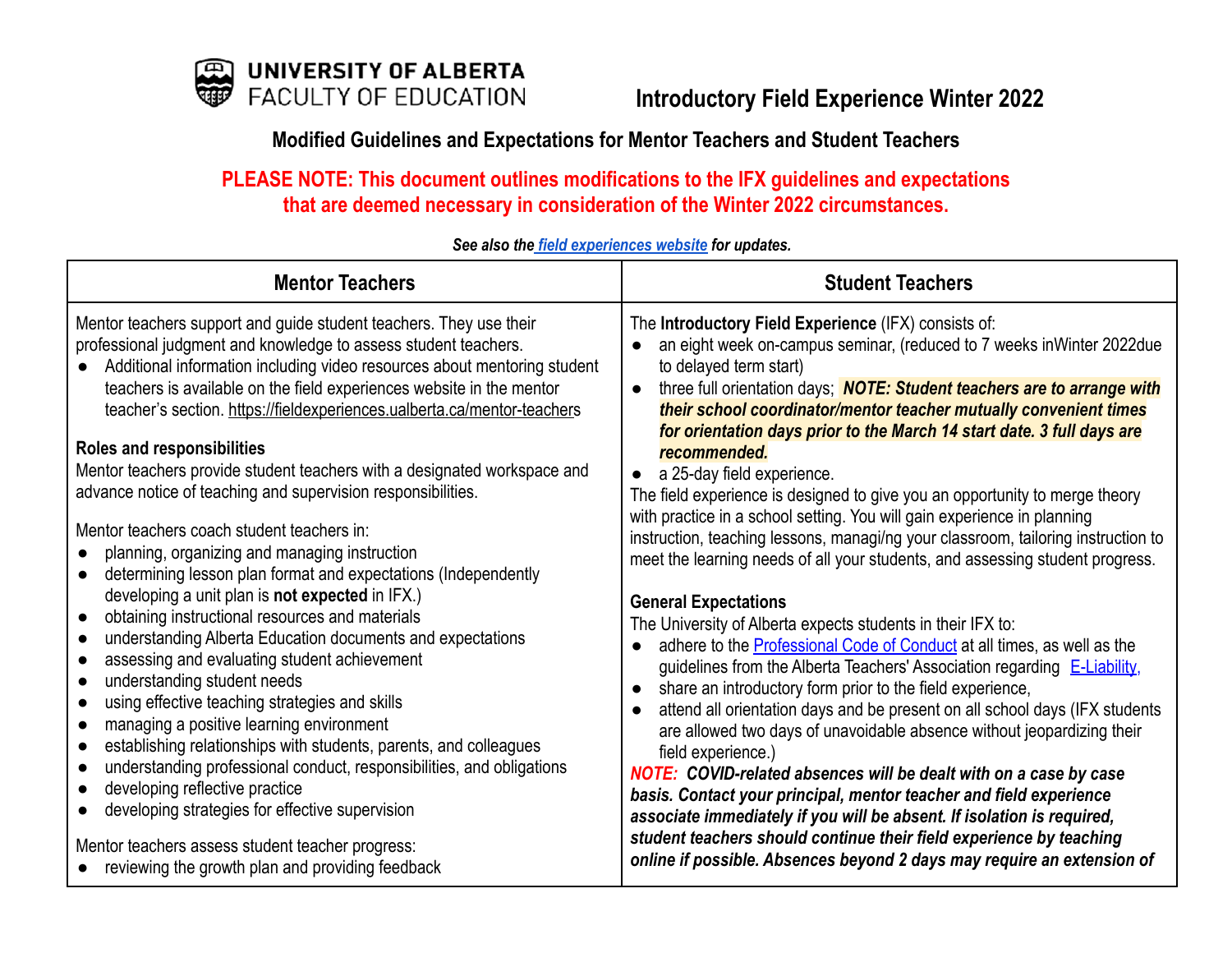- preparing the final assessment in collaboration with the student teacher
- sharing the assessment with the zone field experience associate

# **Supporting Student Teachers**

*NOTE: COVID-related absences will be dealt with on a case by case basis. If possible, student teachers should continue their field experience by teaching online. Contact your field experience associate immediately with any concerns. Absences beyond 2 days may require an extension of the placement.*

#### **Extra-curricular Involvement**

● *Extra-curricular involvement should not preclude the importance of classroom teaching.*

*NOTE: We understand that extra-curricular activities may not be universally available to all students completing a field experience. The expectation is that student teachers become involved in assisting with extra-curricular activities if they are being offered, and your school is allowing student teacher involvement. Extra-curricular activities may also be conducted through online activities.*

**NOTE:** IFX student teachers should assume responsibility for 0.5 FTE by the midpoint of the field experience, **understanding that this may be at a different point depending on individual circumstances,** and that teaching time can be a combination of independent teaching, co-teaching and team teaching with mentor teachers.

# **Providing Feedback to Student Teachers**

A mentor teacher's feedback is critical to a student teacher's success.

- Feedback is most meaningful when there is an atmosphere of positive collegiality.
- **Provide regular verbal and written feedback.**
- Feedback should be **descriptive** and **specific**. Be clear about what the student teacher is doing well, as well as areas requiring improvement.
- Feedback should be based on the competencies and indicators described in the TQS.
- Mentors should expect to see the student teacher apply feedback.

# *the placement.*

- understand that field experiences need to be approached as full-time teaching positions and discuss start and end times with their mentor teacher (typically 8:00 AM - 4:00 PM.) Be flexible and agreeable to times outside of this depending on supervision duties, parent teacher conferences and other school activities.
- prepare detailed plans for all lessons in a timely fashion,
- engage in reflective conversations with the mentor teacher,
- attend all meetings initiated by mentor teacher and/or FEA,
- contribute to an extra-curricular activity within the school community,

*NOTE: We understand that extra-curricular activities may not be universally available to all students completing a field experience. The expectation is that student teachers become involved in assisting with extra-curricular activities if they are being offered, and your placement school is willing to allow your involvement. Extra-curricular activities may also be conducted through online activities.*

- assume responsibility for 0.5 FTE (full-time equivalent) by the midpoint of the field experience, **understanding that this may be at a different point depending on individual circumstances,**
- teaching time can be a combination of independent teaching, co-teaching and team teaching with their mentor teacher.
- **Note**: In IFX, two student teachers may be placed with one mentor teacher. If you are placed with another student teacher, make every effort to work collaboratively with your student teacher colleague.

# **IFX Seminar**

This seminar was developed to support student teachers as they prepare to begin their introductory field experience (IFX). The seminar is intended to provide students an opportunity to connect the content of their education coursework with the expectations for the IFX, with an emphasis on managing the learning environment.

● Students meet once a week with a field experience associate (FEA) for a two-hour block in the weeks leading up to their field placement. Students are expected to actively participate in all activities and attend every class. Additional expectations may include about an hour of on-line reading and viewing each week along with related assignments.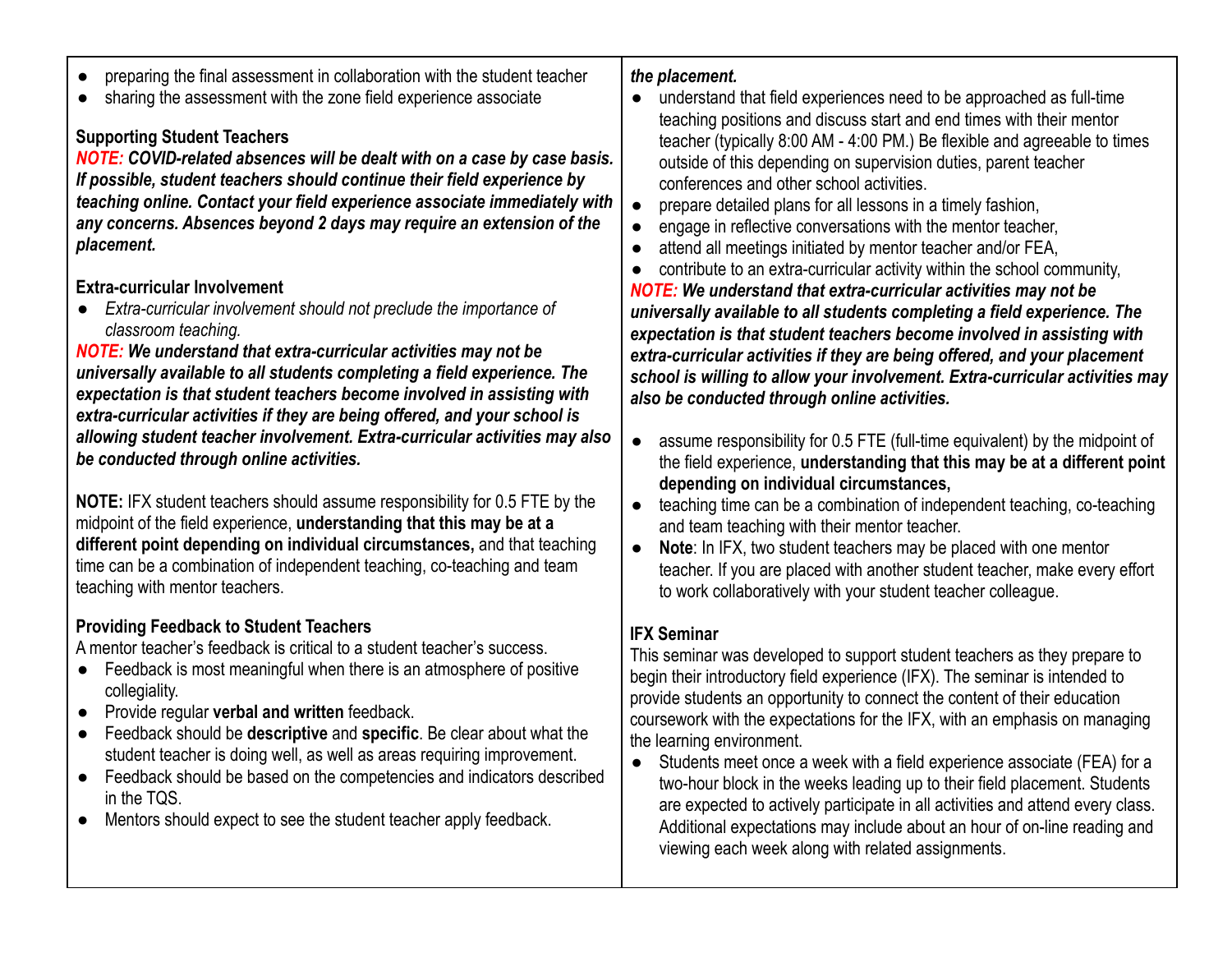| Be careful not to overwhelm the student teacher with too much feedback at<br>once. Focus on one area at a time, building to a comprehensive<br>assessment at the end of the field experience.<br>Based on feedback received throughout the field experience, student<br>$\bullet$<br>teachers should be well aware of strengths and weaknesses indicated on<br>the final assessment document.<br>Potential questions to ask student teachers to support their reflective<br>process can be found on the field experiences website.<br><b>Assessing IFX Student Teachers</b><br>The IFX final assessment document identifies areas of strength and areas for<br>growth to assist student teachers in being successful in their AFX placements.<br>The final assessment form can be found on the field experiences website<br>under the Forms/Mentor Teacher tab.<br>Feedback provided throughout the field experience should be considered<br>when completing the final assessment.<br>Use the Suggested Language to Support Student Teacher<br>Development document (under the Forms/ Mentor Teacher tab. | <b>Extracurricular Involvement and Supervision</b><br>It is the University of Alberta's expectation that student teachers become<br>involved in the culture and community of their placement school,<br>acknowledging that teachers play important roles beyond the four walls of<br>the classroom.<br><b>NOTE:</b> We understand that extra-curricular activities may not be<br>universally available to all students completing a field experience. The<br>expectation is that student teachers become involved in assisting with<br>extra-curricular activities if they are being offered, and your placement<br>school is willing to allow your involvement. Extra-curricular activities may<br>also be conducted through online activities.<br>Extra-curricular involvement should not preclude the importance of<br>classroom teaching.<br>In IFX, you will be expected to participate in an activity as opposed to lead<br>$\bullet$<br>it. For example, you might assist in the organization of a school concert or<br>assembly or you might support the coach of a sports activity.<br>Supervision of students during non-instructional time is another<br>$\bullet$<br>important facet of a teacher's role. It is important that you assume some<br>responsibility for supervision. While you may be supervising<br>independently, your mentor teacher should always be readily available for<br>assistance should some difficulty arise |
|-----------------------------------------------------------------------------------------------------------------------------------------------------------------------------------------------------------------------------------------------------------------------------------------------------------------------------------------------------------------------------------------------------------------------------------------------------------------------------------------------------------------------------------------------------------------------------------------------------------------------------------------------------------------------------------------------------------------------------------------------------------------------------------------------------------------------------------------------------------------------------------------------------------------------------------------------------------------------------------------------------------------------------------------------------------------------------------------------------------|----------------------------------------------------------------------------------------------------------------------------------------------------------------------------------------------------------------------------------------------------------------------------------------------------------------------------------------------------------------------------------------------------------------------------------------------------------------------------------------------------------------------------------------------------------------------------------------------------------------------------------------------------------------------------------------------------------------------------------------------------------------------------------------------------------------------------------------------------------------------------------------------------------------------------------------------------------------------------------------------------------------------------------------------------------------------------------------------------------------------------------------------------------------------------------------------------------------------------------------------------------------------------------------------------------------------------------------------------------------------------------------------------------------------------------------------------|
|                                                                                                                                                                                                                                                                                                                                                                                                                                                                                                                                                                                                                                                                                                                                                                                                                                                                                                                                                                                                                                                                                                           | <b>Field Experience Guide</b><br>Students entering a field experience are most successful when they take a<br>proactive approach and an active role to meet the universal expectations<br>required. The <b>Field Experience Guide</b> helps to remind students about the<br>expectations of the field experience, how to exhibit professionalism, and foster<br>healthy relationships with their mentor teacher, students, and school<br>community. These expectations are reviewed during the IFX seminar.                                                                                                                                                                                                                                                                                                                                                                                                                                                                                                                                                                                                                                                                                                                                                                                                                                                                                                                                        |

#### **Dealing with Problems**

Student teachers and mentor teachers should begin by discussing the problem with each other. If it cannot be resolved at that level, contact your zone field experience associate.

# **[Notification of Concern](https://fieldexperiences.ualberta.ca/mentor-teachers#notification-of-concern)**

While all of our student teachers are developing as professionals and can be expected to require regular support and feedback, occasionally student teachers do not progress as expected and may fail to address the weaknesses in their performance as identified by their mentor teachers.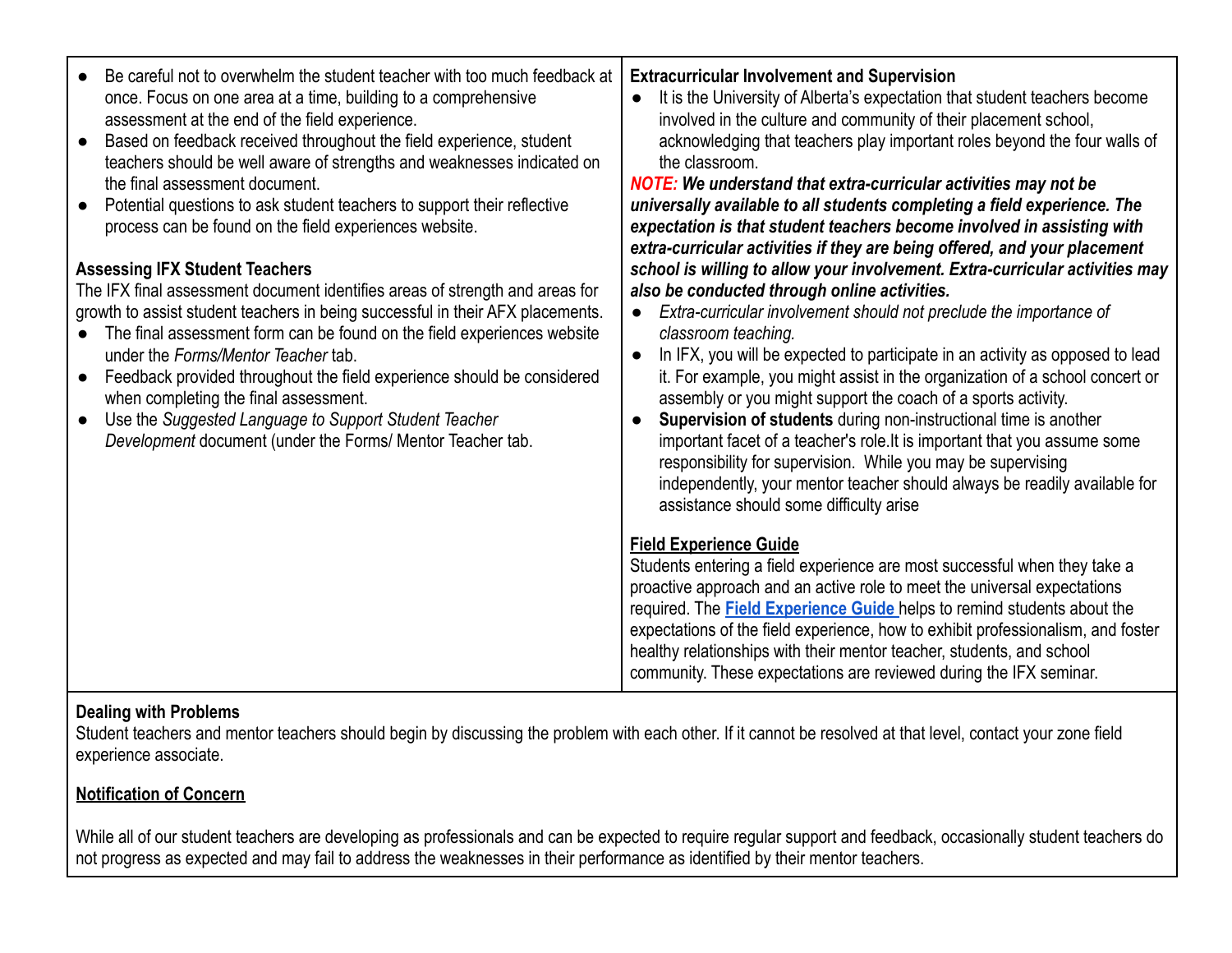- If a mentor teacher feels that this puts a student teacher at risk of *not receiving credit for the course or of receiving a poor final assessment,* the mentor teacher should issue a *Notification of Concern* (NOC).
- **Note: If a mentor teacher is considering a Notification of Concern, they should contact the zone field experience associate as soon as possible.**
- The NOC helps to identify and emphasize for student teachers the areas requiring improvement. It also establishes a plan and a timeline to deal with areas of significant weakness.
- Typically the NOC is administered in cases where persistent problems have not been addressed, despite sufficient feedback from the mentor teacher..
- While serious, the document is not intended to be punitive, and should focus on the improvements required to be successful.
- More information about dealing with problems is available on the field experiences website in the student teachers and mentor teachers sections.

#### **IFX Timeline - Mentor Teachers** *NOTE: The IFX ending dates on the Dates by District document may be flexible. As circumstances warrant, extensions beyond the published district end date are possible. Dates by District document is available on the [field experience website](https://fieldexperiences.ualberta.ca/) Important Information section.* **Prior to the Arrival of the Student Teachers** ● Review the information for mentors on the **[website](https://fieldexperiences.ualberta.ca/home/)**. ● Review and respond to the student teacher's introductory form. Discuss the role of student teachers with your students. ● Arrange to provide student teachers with class lists (with pictures if possible), timetables, seating plans, school handbook, attendance and emergency plan procedures, and student accommodations. ● Provide student teachers with a work space. ● Consider how student teachers will submit student grades. **Orientation Days** (Your dates for this term: *Student teachers are to arrange with their school coordinator/mentor teacher mutually convenient times for orientation days prior to the March 14 start date. 3 full days are recommended.* Orientation days are intended to assist student teachers to learn about and become comfortable with their school community. . Things to consider: ● Have student teachers introduce themselves to the class, and perhaps lead a short activity. ● Encourage student teachers to be **engaged and actively involved** in classroom activities and building relationships with students. ● Give information about planned teaching assignments for your student teacher. ● Support student teachers in becoming familiar with available resources **IFX Timeline - Student Teachers** *NOTE: The IFX ending dates on the Dates by District document may be flexible. As circumstances warrant, extensions beyond the published district end date are possible. Dates by District document is available on the [field experience website](https://fieldexperiences.ualberta.ca/) Important Information section.* **Before My Field Experience Introductory and Emergency Contacts Form** The introductory form is used in several ways. ● It serves as a way for school coordinators and mentor teachers to gain background knowledge about student teachers. ● At the elementary level, students are often placed with a mentor teacher based on the interests and experiences indicated on the form. ● Emergency contact and medical alert information are also included on the form. Introductory forms are shared with: Secondary: School coordinator, mentor teacher and zone FEA. ● Elementary: School coordinator (and mentor teacher, if known) and zone FEA. **Orientation Days** (Your dates for this term: *Student teachers are to arrange with their school coordinator/mentor teacher mutually convenient times for orientation days prior to the March 14 start date. 3 full days are recommended.* Orientation days are intended for student teachers to familiarize themselves with their school community and begin to establish relationships with students, mentor teachers and school staff. Orientation is an opportunity for ACTIVE engagement in classroom activities!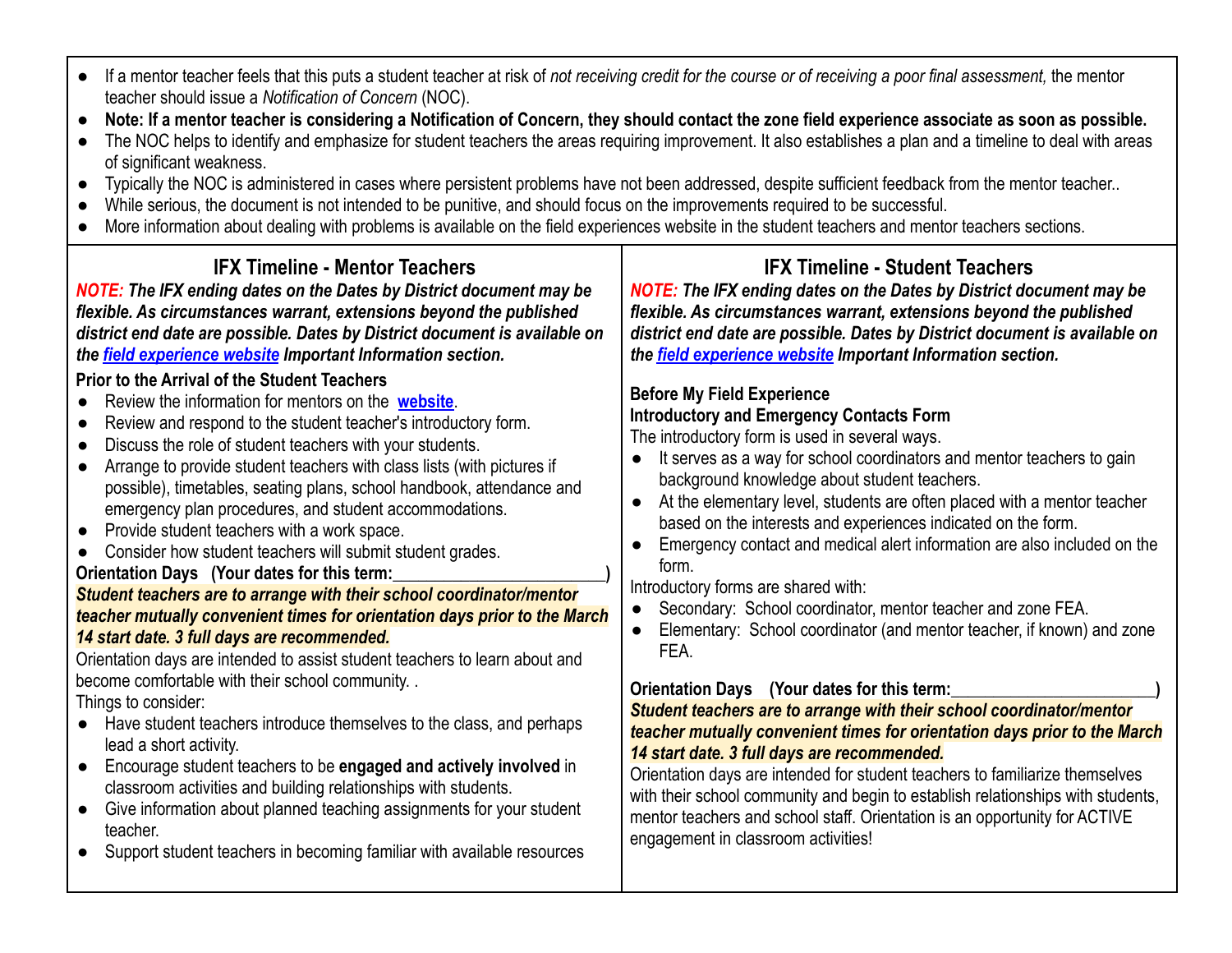| Days 1-5 (Wk. 1) Guidelines (Your dates for this term:<br>Have student teachers assist with individual or small groups of students.<br>Allow student teachers to observe you teach a variety of lessons.<br>Engage in reflective conservations with your student teacher.<br>Assist student teachers with gathering materials for teaching, (program of<br>studies, resources, information about students, etc.)<br>Discuss and agree upon lesson plan format and expectations, including<br>when your student teacher should submit their lesson plan to you.<br>Support your student teacher in planning and delivering single lessons.<br>Provide feedback prior to and after they deliver their lessons.<br>$\bullet$<br>Ensure student teachers assist with supervision.<br>$\bullet$<br>Allow student teachers to observe in other classes, if possible.<br>Contact your zone field experience associate if you have any concerns.<br>Days 6-10 (Wk. 2) Guidelines (Your dates for this term:<br>Continue with existing guidelines/expectations, and in addition:<br>Increase teaching time of student teachers to at least 0.25 FTE. With your<br>support, have them take on responsibility for planning, preparing, and<br>delivering lessons. Teaching time can be a combination of independent<br>teaching, co-teaching and team teaching with the mentor teacher.<br>Provide feedback to support student teachers prior to and after they deliver<br>$\bullet$<br>their lessons.<br>Support student teachers with the development of their growth plan.<br>$\bullet$<br>Growth plans should be discussed and completed by the end of day 10.<br>Issue a Notification of Concern if warranted. Ideally, a NOC would be<br>issued prior to the 50% withdrawal deadline.<br>Contact your zone field experience associate if you have any concerns.<br>Days 11-15 (Wk. 3) Guidelines (Your dates for this term:<br>Continue with existing guidelines/expectations, and in addition:<br>Gradually have student teachers assume responsibility for 0.5 FTE of your | Days 1-5 (Wk. 1) Guidelines (Your dates for this term:<br>Observe your mentor teacher teaching a variety of lessons.<br>$\bullet$<br>Discuss with the school coordinator and/or mentor teacher regarding the<br>$\bullet$<br>possibility of observing in other classrooms.<br>Assist with individual or small groups of students.<br>$\bullet$<br>Gather materials for teaching, i.e. programs of study, resources,<br>information about students, and assessment strategies.<br>Discuss your planning and teaching with your mentor teacher,<br>$\bullet$<br>including lesson plan format and expectations.<br>With the support of your mentor teacher, begin to plan and deliver single<br>lessons.<br>Engage in reflective conversations with the mentor teacher.<br>$\bullet$<br>Assist your mentor teacher with supervision.<br>$\bullet$<br>Contact your zone field experience associate if you have any concerns.<br>Days 6-10 (Wk. 2) Guidelines (Your dates for this term:<br>Continue with existing guidelines/expectations, and in addition:<br>Increase teaching time to at least 25% by day 10. You are responsible for<br>planning, preparing, and delivering lessons. Teaching time can be a<br>combination of independent teaching, co-teaching and team teaching with<br>your mentor teacher.<br>Seek support from your mentor teacher as needed.<br>Share your lesson plans with your mentor teacher at least 24 hours in<br>advance or as requested by your mentor teacher. This allows your mentor<br>teacher to give you feedback.<br>Work on your professional growth plan. This document requires<br>$\bullet$<br>collaboration between you and your mentor teacher. Your professional<br>growth plan is expected to be submitted to your mentor teacher by the end<br>of day 10, and then shared with your zone FEA.<br>Contact your zone field experience associate if you have any concerns. |
|-------------------------------------------------------------------------------------------------------------------------------------------------------------------------------------------------------------------------------------------------------------------------------------------------------------------------------------------------------------------------------------------------------------------------------------------------------------------------------------------------------------------------------------------------------------------------------------------------------------------------------------------------------------------------------------------------------------------------------------------------------------------------------------------------------------------------------------------------------------------------------------------------------------------------------------------------------------------------------------------------------------------------------------------------------------------------------------------------------------------------------------------------------------------------------------------------------------------------------------------------------------------------------------------------------------------------------------------------------------------------------------------------------------------------------------------------------------------------------------------------------------------------------------------------------------------------------------------------------------------------------------------------------------------------------------------------------------------------------------------------------------------------------------------------------------------------------------------------------------------------------------------------------------------------------------------------------------------------------------------------------------------------------------------------------------------------|------------------------------------------------------------------------------------------------------------------------------------------------------------------------------------------------------------------------------------------------------------------------------------------------------------------------------------------------------------------------------------------------------------------------------------------------------------------------------------------------------------------------------------------------------------------------------------------------------------------------------------------------------------------------------------------------------------------------------------------------------------------------------------------------------------------------------------------------------------------------------------------------------------------------------------------------------------------------------------------------------------------------------------------------------------------------------------------------------------------------------------------------------------------------------------------------------------------------------------------------------------------------------------------------------------------------------------------------------------------------------------------------------------------------------------------------------------------------------------------------------------------------------------------------------------------------------------------------------------------------------------------------------------------------------------------------------------------------------------------------------------------------------------------------------------------------------------------------------------------------------------------------------------------------|
| teaching load by the end of day 15. Teaching time can be a combination of                                                                                                                                                                                                                                                                                                                                                                                                                                                                                                                                                                                                                                                                                                                                                                                                                                                                                                                                                                                                                                                                                                                                                                                                                                                                                                                                                                                                                                                                                                                                                                                                                                                                                                                                                                                                                                                                                                                                                                                               | Days 11-15 (Wk. 3) Guidelines (Your dates for this term:                                                                                                                                                                                                                                                                                                                                                                                                                                                                                                                                                                                                                                                                                                                                                                                                                                                                                                                                                                                                                                                                                                                                                                                                                                                                                                                                                                                                                                                                                                                                                                                                                                                                                                                                                                                                                                                               |
| independent teaching, co-teaching and team teaching with the mentor                                                                                                                                                                                                                                                                                                                                                                                                                                                                                                                                                                                                                                                                                                                                                                                                                                                                                                                                                                                                                                                                                                                                                                                                                                                                                                                                                                                                                                                                                                                                                                                                                                                                                                                                                                                                                                                                                                                                                                                                     | Continue with existing guidelines/expectations, and in addition:.                                                                                                                                                                                                                                                                                                                                                                                                                                                                                                                                                                                                                                                                                                                                                                                                                                                                                                                                                                                                                                                                                                                                                                                                                                                                                                                                                                                                                                                                                                                                                                                                                                                                                                                                                                                                                                                      |
| teacher.                                                                                                                                                                                                                                                                                                                                                                                                                                                                                                                                                                                                                                                                                                                                                                                                                                                                                                                                                                                                                                                                                                                                                                                                                                                                                                                                                                                                                                                                                                                                                                                                                                                                                                                                                                                                                                                                                                                                                                                                                                                                | Assume responsibility for 50% teaching time by the end of day 15.                                                                                                                                                                                                                                                                                                                                                                                                                                                                                                                                                                                                                                                                                                                                                                                                                                                                                                                                                                                                                                                                                                                                                                                                                                                                                                                                                                                                                                                                                                                                                                                                                                                                                                                                                                                                                                                      |
| Allow student teachers to assume the responsibility of teaching                                                                                                                                                                                                                                                                                                                                                                                                                                                                                                                                                                                                                                                                                                                                                                                                                                                                                                                                                                                                                                                                                                                                                                                                                                                                                                                                                                                                                                                                                                                                                                                                                                                                                                                                                                                                                                                                                                                                                                                                         | Teaching time can be a combination of independent teaching, co-teaching                                                                                                                                                                                                                                                                                                                                                                                                                                                                                                                                                                                                                                                                                                                                                                                                                                                                                                                                                                                                                                                                                                                                                                                                                                                                                                                                                                                                                                                                                                                                                                                                                                                                                                                                                                                                                                                |
| independently. Be readily available to them.                                                                                                                                                                                                                                                                                                                                                                                                                                                                                                                                                                                                                                                                                                                                                                                                                                                                                                                                                                                                                                                                                                                                                                                                                                                                                                                                                                                                                                                                                                                                                                                                                                                                                                                                                                                                                                                                                                                                                                                                                            | and team teaching with your mentor teacher.                                                                                                                                                                                                                                                                                                                                                                                                                                                                                                                                                                                                                                                                                                                                                                                                                                                                                                                                                                                                                                                                                                                                                                                                                                                                                                                                                                                                                                                                                                                                                                                                                                                                                                                                                                                                                                                                            |
| Contact your zone field experience associate if you have any concerns.                                                                                                                                                                                                                                                                                                                                                                                                                                                                                                                                                                                                                                                                                                                                                                                                                                                                                                                                                                                                                                                                                                                                                                                                                                                                                                                                                                                                                                                                                                                                                                                                                                                                                                                                                                                                                                                                                                                                                                                                  | Contact your zone field experience associate if you have any concerns.                                                                                                                                                                                                                                                                                                                                                                                                                                                                                                                                                                                                                                                                                                                                                                                                                                                                                                                                                                                                                                                                                                                                                                                                                                                                                                                                                                                                                                                                                                                                                                                                                                                                                                                                                                                                                                                 |